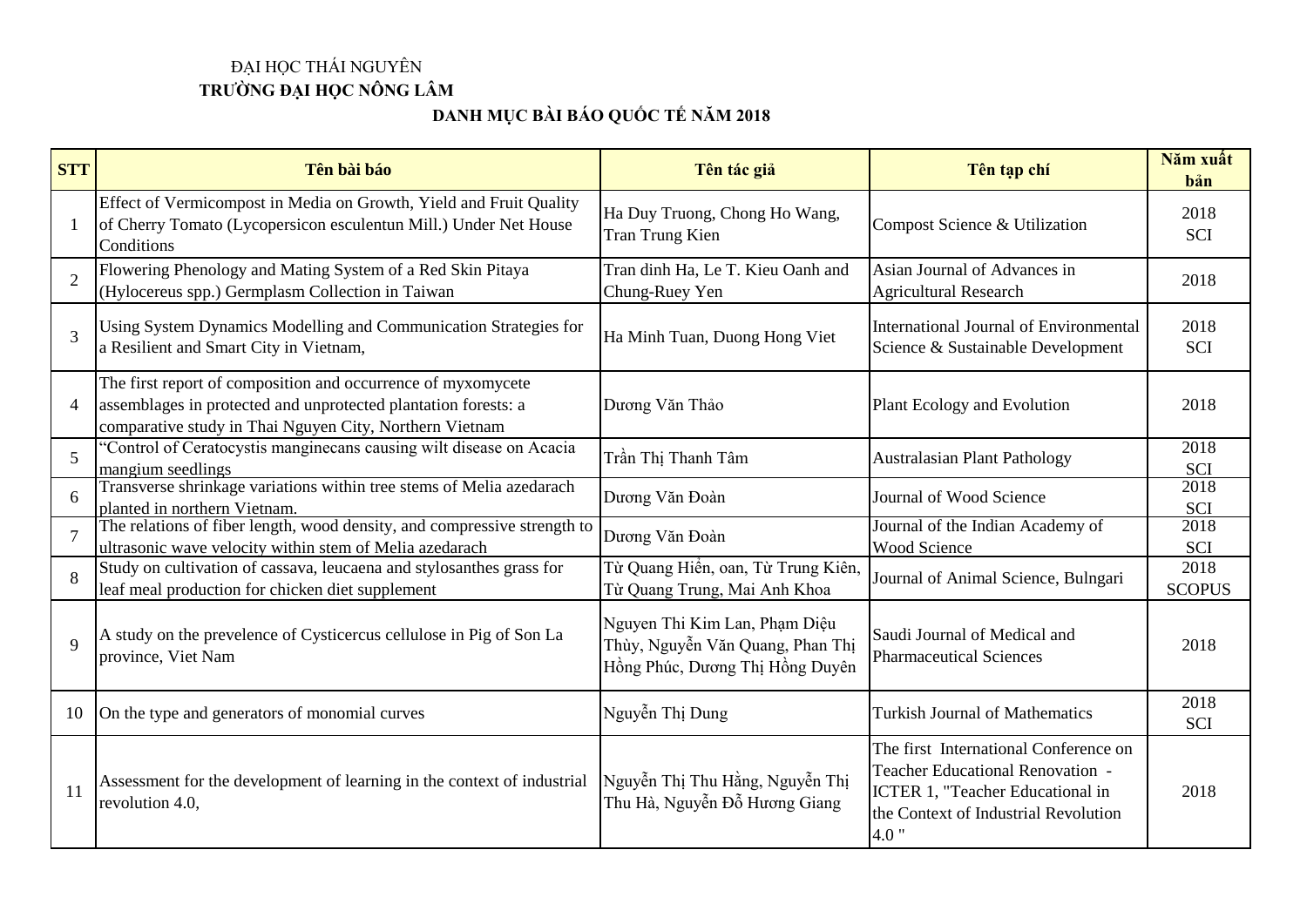| 12 | Characteristics and mechanisms of cadmium adsorption onto biogenic<br>aragonite shells-derived biosorbent: Batch and column studies                                                         | Huu Tap Van, Lan Huong Nguyen,<br>Van Dang Nguyen, Xuan Hoan<br>Nguyen, Thanh Hai Nguyen, Tien<br>Vinh Nguyen, Saravanamuth<br>Vigneswaran, Jörg Rinklebef    | Journal of Environmental Management                                                  | 2018<br><b>SCI</b>    |
|----|---------------------------------------------------------------------------------------------------------------------------------------------------------------------------------------------|---------------------------------------------------------------------------------------------------------------------------------------------------------------|--------------------------------------------------------------------------------------|-----------------------|
| 13 | Research On The Model To Treat Iron In Underground Water Tank In<br>Ban Ngoai Commune, Dai Tu District, Thai Nguyen Province                                                                | Tran Thi Pha, Ly Thi Thuy Duong,<br>Ngo Thi Quynh Nga, Tran Minh Hai,<br>Dam Xuan Van                                                                         | Journal of Multidisciplinary<br><b>Engineering Science and Technology</b><br>(JMEST) | 2018                  |
| 14 | Determinants of Household Income of Star Anise Growers in Binh Gia<br>District, Lang Son Province: A Panel - Data Analysis                                                                  | Dương Hoài An, Hoàng Văn Cường,<br>Đỗ Xuân Luận, Nông Ngọc Hưng                                                                                               | Journal of Economics and Business<br>Administration                                  | 2018                  |
| 15 | The impact of unemployment on the resiliency of couples: A case study<br>of Germany                                                                                                         | Le Minh Tu, Jirjahn, U., Linh, D.<br>H., Dung, N. D., & Kingsbury, A                                                                                          | Economic Analysis and Policy                                                         | 2018<br><b>SCOPUS</b> |
| 16 | Factors affecting Human Resource Development of Mechanical<br><b>Enterprises in Vietnam</b>                                                                                                 | Vũ Hồng Vân, Đinh Ngọc Lan                                                                                                                                    | <b>International Journal of Management</b><br>Excellence                             | 2018                  |
| 17 | Assessing The Efficiency Of Tam Hoa Plum Growers In Bac Ha<br>District, Lao Cai Province: Evidence From Malmquist Index                                                                     | Dương Hoài An, Cư A Giả, Đỗ Xuân<br>Luận, Nông Ngọc Hưng                                                                                                      | Journal of Economics and Business<br>Administration, ISSN: 2525 - 2569               | 2018                  |
| 18 | Determinants of Household Income of Star Anise Growers in Binh Gia<br>District, Lang Son Province: A Panel - Data Analysis                                                                  | Dương Hoài An, Hoàng Văn Cường,<br>Đỗ Xuân Luận, Nông Ngọc Hưng                                                                                               | Journal of Economics and Business<br>Administration, ISSN: 2525 - 2569               | 2018                  |
| 19 | The Impact of Climate Change on Tea Production: The Case of Thai<br>Nguyen Province, Vietnam                                                                                                | Aaron Kingsburry, Dương Hoài An,<br>Pham Văn Tuấn                                                                                                             | Journal of Economics and Business<br>Administration, ISSN: 2525 - 2569               | 2018                  |
| 20 | The effect of software developers' capabilities on entrepreneurial<br>intentions in ICT industry                                                                                            | Đoàn Thị Thanh Hiên, Cho Sung Eui                                                                                                                             | International Journal of<br>Entrepreneurship                                         | 2018<br><b>SCOPUS</b> |
| 21 | The relationship between entrepreneurship education and innovative<br>startup intentions among university students                                                                          | Đoàn Thị Thanh Hiên, Cho Sung Eui                                                                                                                             | International Journal of<br>Entrepreneurship                                         | 2018<br><b>SCOPUS</b> |
| 22 | Soil physicochemical properties in a high-quality tea production area of<br>Thai Nguyen province in northern region, Viet Nam                                                               | Hoang Huu Chien, Hoang Huu<br>Chien, Maho Tokuda, Dang Van<br>Minh, Yumei Kang, Kozo Lwasaki &<br>Sota Tanaka                                                 | Soil science and plant nutrition<br>ISSN:0038-0768 (Print) 1747-0765                 | 2018<br><b>SCI</b>    |
| 23 | Immobilization of heavy metals in contaminated soil after mining<br>activity by using biochar and other industrial by-products: the<br>significant role of minerals on the biochar surfaces | Dang Van Minh, Stephen Joseph,<br>Huu Tap Van, Thi Lan Anh Mai, Thi<br>Minh Hoa Duong, Simon Weldon,<br>Paul Munroe, David<br>itchell&Sarasadat Taherymoosavi | <b>Environmental Technology ISSN:</b><br>0959-3330 (Print) 1479-487X                 | 2018<br><b>SCI</b>    |
| 24 | Monitoring and mapping rural urbanization and land use changes using<br>Landsat data in the northeast subtropical region of Vietnam                                                         | Tuyen V. Ha, Mike Touhy, Matthew<br>Irwin, Pham V. Tuan                                                                                                       | <b>Egyptian Journal of Remote Sensing</b><br>and Space Science                       | 2018<br><b>SCI</b>    |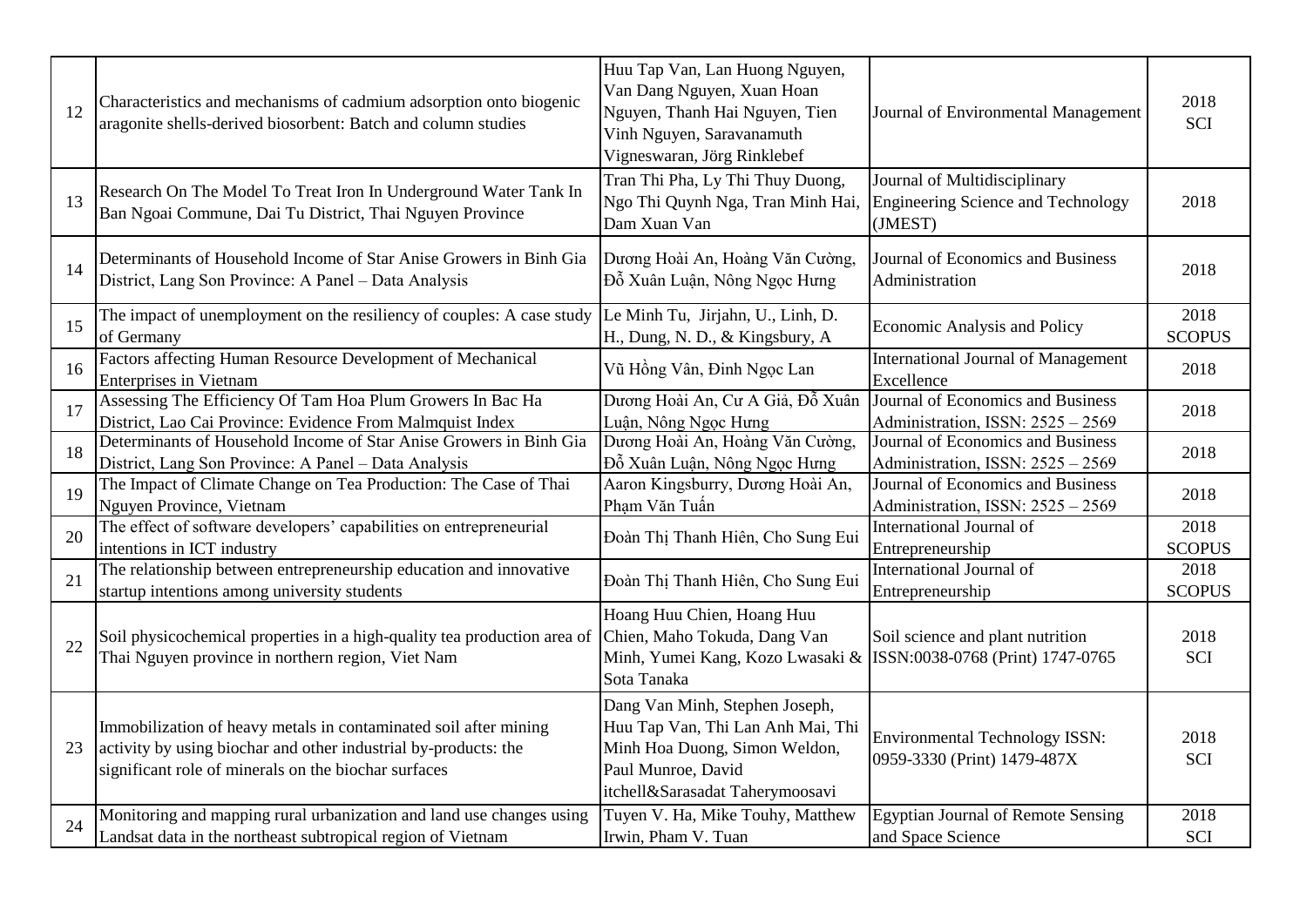| 25 | Research On The Model To Treat Iron In Underground Water Tank In<br>Ban Ngoai Commune, Dai Tu District, Thai Nguyen Province                                                      | Tran Thi Pha, Ly Thi Thuy Duong,<br>Ngo Thi Quynh Nga, Tran Minh Hai,<br>Dam Xuan Van                                                                                                                                             | Journal of Multidisciplinary<br><b>Engineering Science and Technology</b><br>(JMEST), ISSN: 2458-9403, tr.9238 -<br>924 | 2018               |
|----|-----------------------------------------------------------------------------------------------------------------------------------------------------------------------------------|-----------------------------------------------------------------------------------------------------------------------------------------------------------------------------------------------------------------------------------|-------------------------------------------------------------------------------------------------------------------------|--------------------|
| 26 | Evaluation the impact of climate changes on stream dischage and<br>predicting drought, flood in Cau river watershed, northern Viet Nam                                            | Phan Đình Binh, Nguyen Thanh Hai,<br>Nguyen Ngọc Anh, Nguyen Quang<br>Thi                                                                                                                                                         | International Symposium on Lowland<br>Technology (ISLT 2018) proceedings                                                | 2018               |
| 27 | Research solutions to build a smart urban management system in Thai<br>Nguyen city, experimenting at Thai Nguyen University Agriculture and<br>Forestry                           | Nguyễn Thùy Linh, Tran Thi Thuy<br>Linh                                                                                                                                                                                           | Imperial Journal of Interdisciplinary<br>Research (IJIR) ISSN:2454-1362                                                 | 2018               |
| 28 | <i>Escherichia coli</i> modular coculture system for resveratrol glucosides<br>production                                                                                         | Nguyen Huy Thuan, Nguyen Thanh<br>Trung, Nguyen Xuan Cuong, Duong<br>Van Cuong, Dong Van Quyen,<br>Sailesh Malla                                                                                                                  | World Journal of Microbiology and<br>Biotechnology                                                                      | 2018               |
| 29 | Verticillium dahliae transcription factors Som1 and Vta3 control<br>microsclerotia formation and sequential steps of plant root penetration<br>and colonisation to induce disease | Rebekka Harting; Susanna Braus-<br>Stromeyer; Van-Tuan Tran; Miriam<br>Leonard; Annalena Höfer; Anja<br>Abelmann; Fruzsina Bakti; Oliver<br>Valerius; Rabea Schlüter; Claire<br>Stanley; Alinne Ambrosio; Gerhard<br><b>Braus</b> | New Phytologist                                                                                                         | 2018<br><b>SCI</b> |
| 30 | Verticillium induces the secretion of different protein patterns in<br>response to its environment                                                                                | Leonard, Rebekka Harting, Tri-Thuc<br>Bui, Anika Kühn, Oliver Valerius,<br>Kirstin Feussner, Ivo Feussner,<br>Susanna A. Braus-Stromeyer,<br>Gerhard H. Braus                                                                     | <b>International Plant Immunity</b><br>Symposium                                                                        | 2018               |
| 31 | Effective Strategies for Enhancing Tolerance to High-Temperature<br>Stress in Rice during the Reproductive and Ripening Stages                                                    | Rupesh Tayade, Tien Dung Nguyen,<br>Sung-Aeong Oh, Yong Sik Hwang,<br>In Sun Yoon, Ki-Hong Jung, Soon Ki<br>Park                                                                                                                  | Plant Breed. Biotech                                                                                                    | 2018               |
| 32 | In vitro propagation of a Vietnam endemic Lady's slipper orchid<br>(Paphiopedilum vietamense O.Gruss & Perner).                                                                   | Nguyễn Thị Tình, Nguyễn Tiến<br>Dũng, Chu Thúc Đạt, Đào Xuân<br>Thanh, Ngô Xuân Bình                                                                                                                                              | J. Hort. Plant Research                                                                                                 | 2018               |